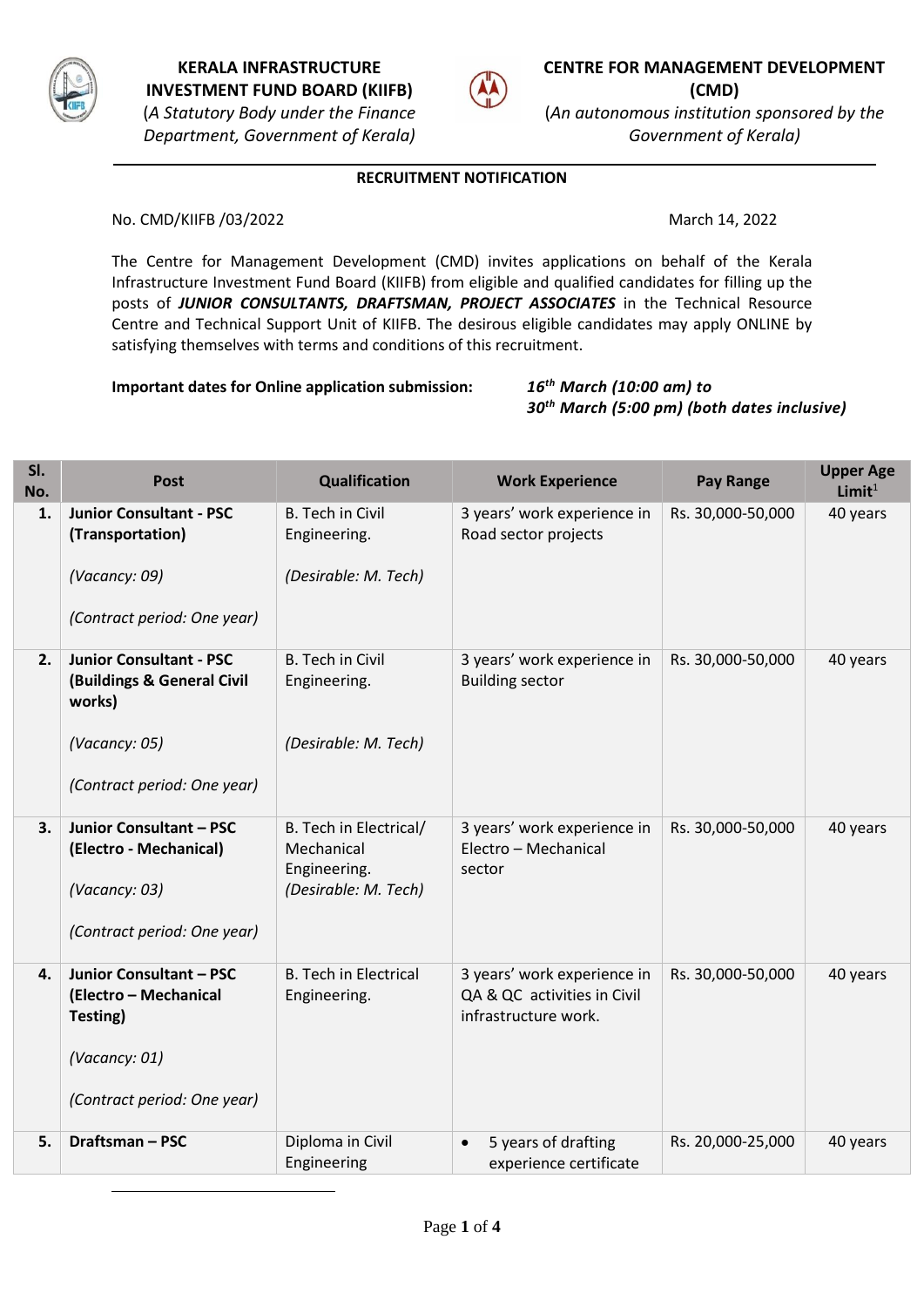| SI.<br>No. | <b>Post</b>                                                               | <b>Qualification</b>                                                             | <b>Work Experience</b>                                                                                                                                                                                                         | <b>Pay Range</b>  | <b>Upper Age</b><br>Limit <sup>1</sup> |
|------------|---------------------------------------------------------------------------|----------------------------------------------------------------------------------|--------------------------------------------------------------------------------------------------------------------------------------------------------------------------------------------------------------------------------|-------------------|----------------------------------------|
|            | (Vacancy: 07)<br>(Contract period: One year)                              |                                                                                  | in Auto CAD or similar<br>drafting software.<br>Drafting experience in<br>$\bullet$<br>transportation projects<br>will be given<br>preference                                                                                  |                   |                                        |
| 6.         | <b>Project Associates</b><br>(Vacancy: 05)<br>(Contract period: One year) | B. Tech(Any Branch) or<br>Full time 2 years MBA<br>from a reputed<br>institution | 2 years of relevant<br>$\bullet$<br>work experience<br>Exposure to<br>$\bullet$<br>administrative<br>functions in project<br>management related<br>operations and<br>carrying good<br>communication and<br>presentation skills | Rs. 25,000-30,000 | 30 years                               |

<sup>1</sup>Cut-off date for Age criteria and post qualification criteria is 14.03.2022

## *Note:*

- *For job description please see Annexure*
- *Relaxation in the total experience requirement can be considered upto a maximum of one year for candidates who has undergone KIIFB internship for 3 months*
- *Relaxation in the total experience requirement can be considered upto a maximum of one year for candidates having M. Tech or PG Diploma.*

## **Instructions for Scanning of Photograph & Signature:**

- Scan the latest photograph of the candidate and upload the same in the space provided in the online application [scanned image shall be less than 200KB in \*.JPG format only]
- Candidate shall make his / her signature on a whitepaper, scan the same and upload it in the space provided in the online application [scanned image shall be less than 50KB in \*.JPG format only]
- The candidate has to scan his full signature, since the signature is proof of identity, it must be genuine and in full: initials are not sufficient. Signature in CAPITAL LETTERS is not permitted. The signature must be signed only by the candidate and may not by any other person

## **General Instructions:**

- 1. **Candidates should apply through On-Line mode only. No other means/mode of application will be accepted.**
- 2. **Please note that no change of application data will be permitted at any stage after completion of registration process of the online application. Merely applying for the post and being shortlisted in the subsequent processes does not imply that a candidate will necessarily be offered employment. No request for considering the candidature under any category / post other than the one in which applied will be entertained.**
- 3. Educational qualifications should be from a University/ Institution/ Board recognized by Govt. of India/ approved by Govt. Regulatory Bodies.
- 4. **The candidate must possess valid Degree/PG Certificate/Provisional Certificate of the necessary qualification at the time of submission of application.**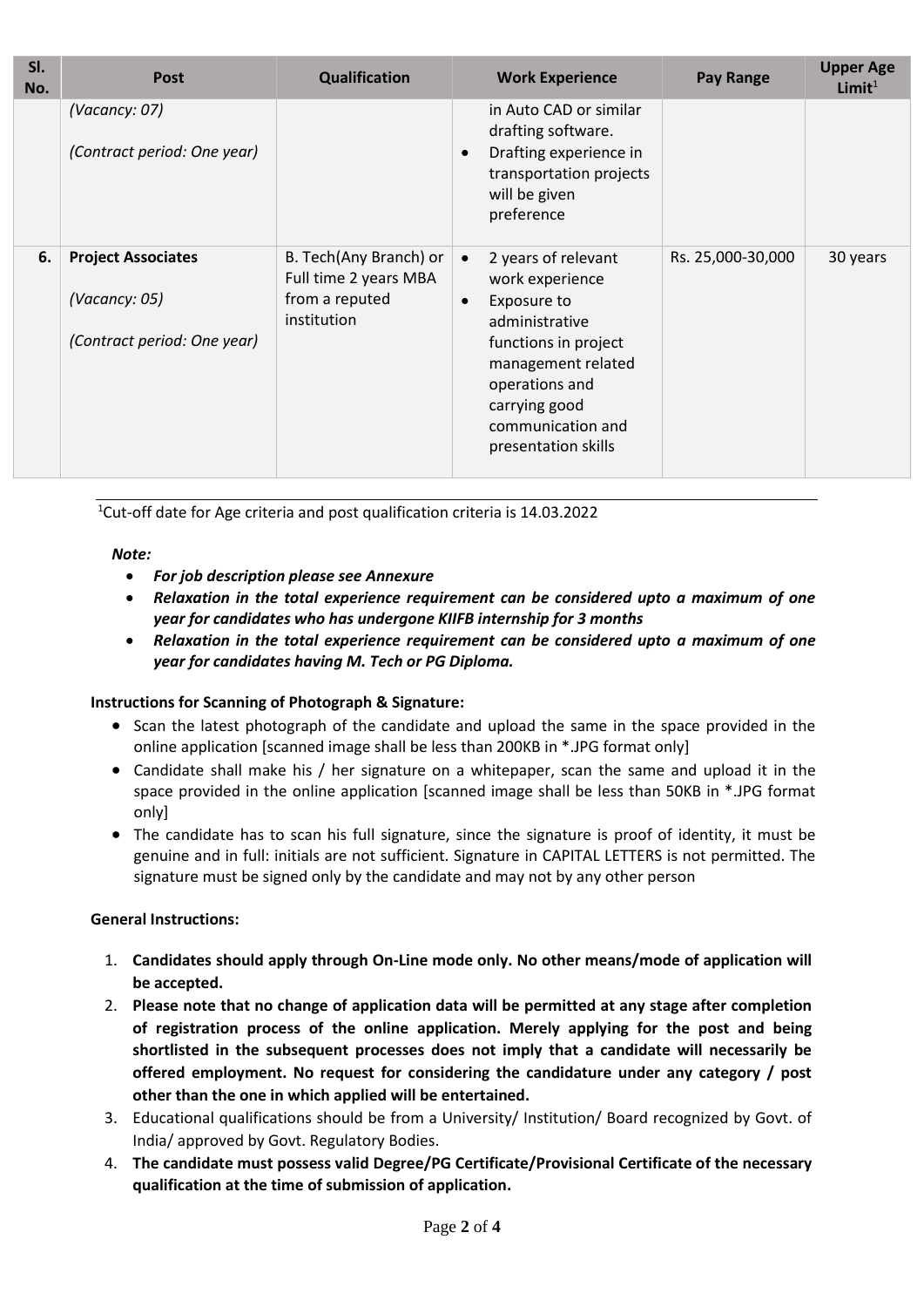- 5. **Have a valid personal email ID and mobile no., which should be kept active till the completion of this Recruitment Process.** All official communication will be sent to the registered e-mail id of the candidate.
- 6. Candidates are advised to carefully fill and verify the details filled in the online application themselves as no change will be possible/ entertained after the submission.
- 7. The Name of the candidate should be spelt correctly in the application as it appears in the Certificates/ Mark sheets/Identity proof. Any change/alteration found may disqualify the candidature.
- 8. Please note that all the particulars mentioned in the online application including Name of the Candidate, Category, Date of Birth, Address, Mobile Number, Email ID, qualification, experience etc. will be considered as final and no change/modifications will be allowed after submission of the online application form. Candidates are hence advised to fill in the online application form with utmost care as no correspondence regarding change of details will be entertained. CMD will not be responsible for any consequences arising out of furnishing of incorrect and/or incomplete details in the application or omission to provide the required details in the application form.
- 9. If the applicant possesses an equivalent qualification, he/she should also upload the equivalency certificate along with the qualification certificate or else the application will not be considered.
- 10. Any information submitted by an applicant in his/ her application shall be binding on the candidate personally and he/she shall be liable for prosecution/ civil consequences in case the information/ details furnished by him/ her are found to be false at a later stage.
- 11. Applicants need to upload a valid certificate for every experience he/she mentioned. In the case of the latest/current experience an affidavit bearing all details *(name of organization,*  designation, period, task and duties) shall be uploaded. The copy of appointment letters, salary certificates, pays slips etc. will not be accepted in lieu of work experience certificate.
- 12. Decision of the concerned authority in all matters relating to recruitment will be final and binding on the candidates. No correspondence or personal enquiries shall be entertained in this regard.
- 13. Instances of providing incorrect information and/or process violation by a candidate detected at any stage of the selection process will lead to disqualification of the candidate from the selection process and he/she will not be allowed to appear in any recruitment process in the future. If such instances go undetected during the selection process but are detected subsequently, such disqualification will take place with retrospective affect.
- 14. **While applying on-line for the post, the applicant should ensure that he/she fulfils the eligibility and other norms mentioned above as on the specified dates and that the particulars furnished by him/her are correct in all respects.** In case it is detected at any stage of recruitment that a candidate does not fulfil the eligibility norms and/or that he/she has furnished any incorrect/false information or has suppressed any material facts, his/her candidature will stand cancelled. If any of these shortcomings is/are detected even after appointment, his/her services are liable to be terminated.
- 15. **KIIFB/CMD reserves the right to call for any additional documentary evidence from candidates in support of educational qualifications/experiences/other notified eligibility requirements.**
- 16. **Only Post qualification experience of the applicants will be considered**
- 17. **Intimations will be sent by email and/ or sms only to the email ID and mobile number registered in the online application form.** CMD shall not be responsible if the information/ intimations does not reach candidates in case of change in the mobile number, email address, technical fault or otherwise, beyond the control of CMD and candidates are advised to check their registered e-mail account from time to time during the recruitment process.
- 18. **Canvassing in any form will be a disqualification.**